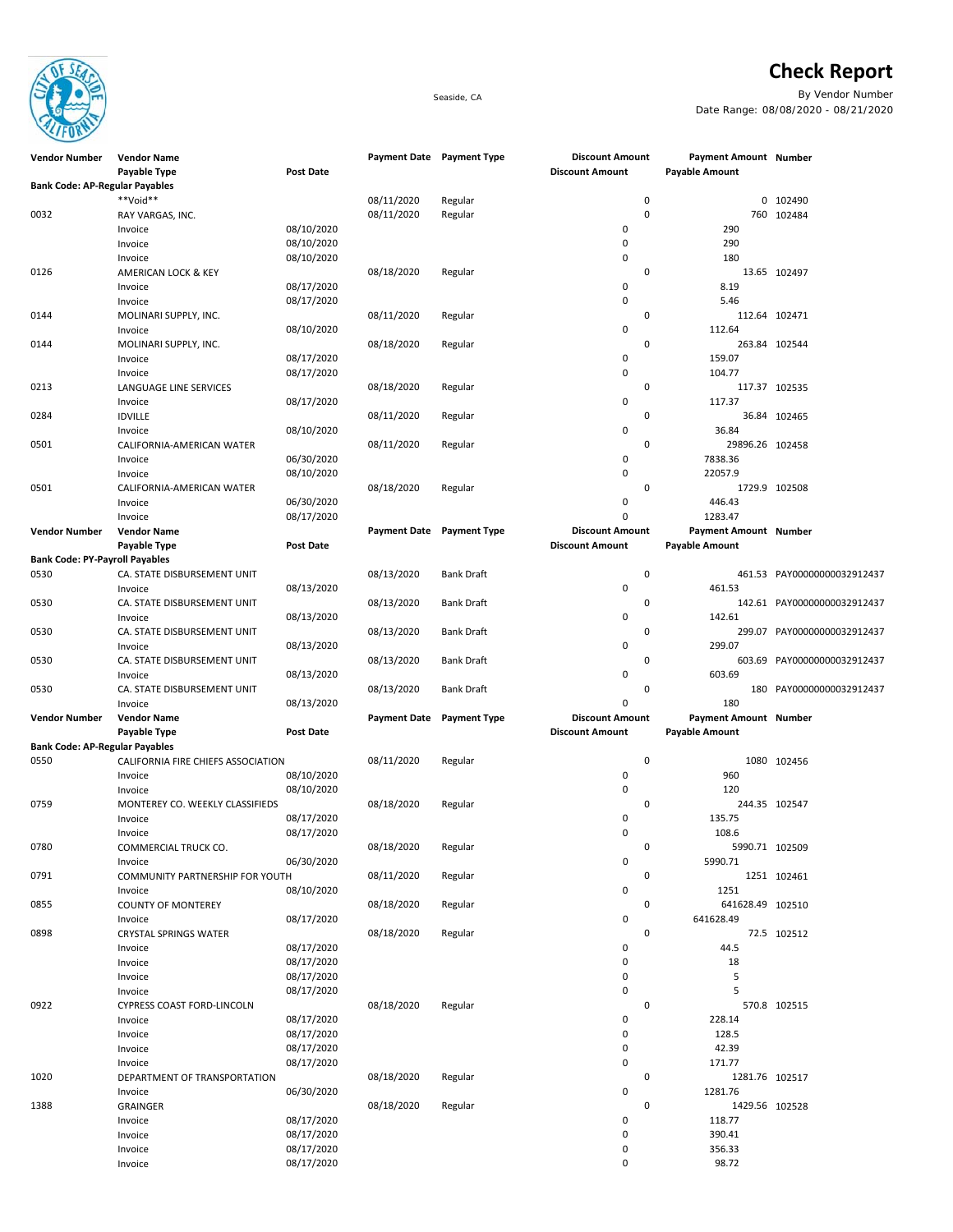|                      | Invoice                                    | 08/17/2020       |                     |                     | 0                      | 76.6                  |               |
|----------------------|--------------------------------------------|------------------|---------------------|---------------------|------------------------|-----------------------|---------------|
|                      | Invoice                                    | 08/17/2020       |                     |                     | 0                      | 213.41                |               |
|                      | Invoice                                    | 08/17/2020       |                     |                     | 0                      | 76.6                  |               |
|                      | Invoice                                    | 08/17/2020       |                     |                     | 0                      | 98.72                 |               |
| 1392                 | <b>GRANITE ROCK COMPANY</b>                |                  | 08/18/2020          | Regular             | 0                      | 1023.88 102529        |               |
|                      | Invoice                                    | 08/17/2020       |                     |                     | 0                      | 1007.16               |               |
|                      | Invoice                                    | 08/17/2020       |                     |                     | 0                      | 16.72                 |               |
| 1494                 | HD SUPPLY FACILITIES MAINTENANCE           |                  | 08/18/2020          | Regular             | 0                      |                       | 511.58 102530 |
|                      | Invoice                                    | 08/17/2020       |                     |                     | 0                      | 511.58                |               |
| 1971                 | LIEBERT CASSIDY WHITMORE                   |                  | 08/11/2020          | Regular             | 0                      |                       | 2090 102466   |
|                      | Invoice                                    | 06/30/2020       |                     |                     | 0                      | 2090                  |               |
| 2045                 | M & S BUILDING SUPPLY INC                  |                  | 08/11/2020          | Regular             | 0                      | 1333.25 102467        |               |
|                      | Invoice                                    | 08/10/2020       |                     |                     | 0                      | 1301.58               |               |
|                      | Invoice                                    | 08/10/2020       |                     |                     | 0                      | 31.67                 |               |
| 2045                 | M & S BUILDING SUPPLY INC                  |                  | 08/18/2020          | Regular             | 0                      |                       | 833.59 102538 |
|                      | Invoice                                    | 08/17/2020       |                     |                     | 0                      | 749.53                |               |
|                      | Invoice                                    | 08/17/2020       |                     |                     | 0                      | 84.06                 |               |
| 2102                 | MARTIN'S IRRIGATION SUPPLY, INC.           |                  | 08/18/2020          | Regular             | 0                      |                       | 200.17 102539 |
|                      | Invoice                                    | 08/17/2020       |                     |                     | 0                      | 200.17                |               |
| <b>Vendor Number</b> | <b>Vendor Name</b>                         |                  | <b>Payment Date</b> | <b>Payment Type</b> | <b>Discount Amount</b> | Payment Amount Number |               |
|                      | Payable Type                               | <b>Post Date</b> |                     |                     | <b>Discount Amount</b> | <b>Payable Amount</b> |               |
| 2129                 | MONTEREY COUNTY PEACE                      |                  | 08/18/2020          | Regular             | 0                      |                       | 225 102548    |
|                      | Invoice                                    | 08/17/2020       |                     |                     | 0                      | 225                   |               |
| 2184                 | <b>MISSION LINEN SERVICE</b>               |                  | 08/18/2020          | Regular             | 0                      |                       | 82.21 102542  |
|                      | Invoice                                    | 08/17/2020       |                     |                     | 0                      | 82.21                 |               |
| 2186                 | MISSION UNIFORM SERVICE                    |                  | 08/18/2020          | Regular             | 0                      | 2038.64 102543        |               |
|                      | Invoice                                    | 06/30/2020       |                     |                     | 0                      | 27                    |               |
|                      | Invoice                                    | 06/30/2020       |                     |                     | 0                      | 38.56                 |               |
|                      | Invoice                                    | 06/30/2020       |                     |                     | 0                      | 67.11                 |               |
|                      | Invoice                                    | 08/17/2020       |                     |                     | 0                      | 195.54                |               |
|                      | Invoice                                    | 08/17/2020       |                     |                     | 0                      | 382.2                 |               |
|                      | Invoice                                    | 08/17/2020       |                     |                     | 0                      | 107.58                |               |
|                      | Invoice                                    | 08/17/2020       |                     |                     | 0                      | 130.16                |               |
|                      | Invoice                                    | 08/17/2020       |                     |                     | 0                      | 440                   |               |
|                      | Invoice                                    | 08/17/2020       |                     |                     | 0                      | 22                    |               |
|                      | Invoice                                    | 08/17/2020       |                     |                     | 0                      | 390.75                |               |
|                      | Invoice                                    | 08/17/2020       |                     |                     | 0                      | 107.58                |               |
|                      | Invoice                                    | 08/17/2020       |                     |                     | 0                      | 130.16                |               |
| 2205                 | MONTEREY CO. CONVENTION & VISITOR'S BUREAU |                  | 08/11/2020          | Regular             | 0                      | 12139.38 102473       |               |
|                      | Invoice                                    | 06/30/2020       |                     |                     | 0                      | 12139.38              |               |
| 2236                 | MBS BUSINESS SYSTEMS                       |                  | 08/11/2020          | Regular             | 0                      |                       | 341.5 102470  |
|                      | Invoice                                    | 06/30/2020       |                     |                     | 0                      | 247.97                |               |
|                      | Invoice                                    | 08/10/2020       |                     |                     | 0                      | 93.53                 |               |
| 2236                 | MBS BUSINESS SYSTEMS                       |                  | 08/18/2020          | Regular             | 0                      |                       | 107.36 102540 |
|                      | Invoice                                    | 08/17/2020       |                     |                     | 0                      | 107.36                |               |
| 2238                 | MONTEREY BAY PEST CONTROL                  |                  | 08/18/2020          | Regular             | 0                      | 65                    | 102546        |
|                      | Invoice                                    | 08/17/2020       |                     |                     | 0                      | 65                    |               |
| 2273                 | MONTEREY COUNTY HEALTH DEPT                |                  | 08/11/2020          | Regular             | 0                      |                       | 925 102474    |
|                      | Invoice                                    | 06/30/2020       |                     |                     | 0                      | 925                   |               |
| 2279                 | COUNTY OF MONTEREY IT DEPT.                |                  | 08/11/2020          | Regular             | 0                      |                       | 2835.6 102462 |
|                      | Invoice                                    | 06/30/2020       |                     |                     | 0                      | 1245.5                |               |
|                      | Invoice                                    | 06/30/2020       |                     |                     | 0                      | 1590.1                |               |
| 2279                 | COUNTY OF MONTEREY IT DEPT.                |                  | 08/18/2020          | Regular             | 0                      | 3181.11 102511        |               |
|                      | Invoice                                    | 06/30/2020       |                     |                     | 0                      | 448.38                |               |
|                      | Invoice                                    | 06/30/2020       |                     |                     | 0                      | 2732.73               |               |
| 2328                 | <b>WALLACE GROUP</b>                       |                  | 08/11/2020          | Regular             | 0                      |                       | 836.25 102494 |
|                      | Invoice                                    | 06/30/2020       |                     |                     | 0                      | 836.25                |               |
| 2338                 | MONTEREY PENINSULA WATER                   |                  | 08/18/2020          | Regular             | 0                      | 6535.35 102550        |               |
|                      | Invoice                                    | 08/17/2020       |                     |                     | 0                      | 6535.35               |               |
| 2338                 | MONTEREY PENINSULA WATER                   |                  | 08/18/2020          | Regular             | 0                      |                       | 6964 102551   |
|                      | Invoice                                    | 06/30/2020       |                     |                     | 0                      | 6406                  |               |
|                      | Invoice                                    | 06/30/2020       |                     |                     | 0                      | 558                   |               |
| 2746                 | PENINSULA POOL SERVICE                     |                  | 08/18/2020          | Regular             | 0                      |                       | 91.96 102556  |
|                      | Invoice                                    | 08/17/2020       |                     |                     | 0                      | 91.96                 |               |
| 2752                 | PENINSULA WELDING & MEDICAL SUPPLY, INC.   |                  | 08/11/2020          | Regular             | 0                      |                       | 98.17 102479  |
|                      | Invoice                                    | 08/10/2020       |                     |                     | 0                      | 98.17                 |               |
| 2752                 | PENINSULA WELDING & MEDICAL SUPPLY, INC.   |                  | 08/18/2020          | Regular             | 0                      |                       | 64.29 102557  |
|                      | Invoice                                    | 08/17/2020       |                     |                     | 0                      | 25.8                  |               |
|                      | Invoice                                    | 08/17/2020       |                     |                     | $\mathbf 0$            | 38.49                 |               |
| <b>Vendor Number</b> | <b>Vendor Name</b>                         |                  | <b>Payment Date</b> | <b>Payment Type</b> | <b>Discount Amount</b> | Payment Amount Number |               |
|                      | Payable Type                               | <b>Post Date</b> |                     |                     | <b>Discount Amount</b> | <b>Payable Amount</b> |               |
| 2802                 | PITNEY BOWES GLOBAL                        |                  | 08/11/2020          | Regular             | 0                      | 1609.75 102480        |               |
|                      | Invoice                                    | 06/30/2020       |                     |                     | 0                      | 536.58                |               |
|                      | Invoice                                    | 08/10/2020       |                     |                     | 0                      | 1073.17               |               |
| 2816                 | PLUG & PAY TECHNOLOGIES, INC.              |                  | 08/11/2020          | Regular             | 0                      |                       | 30 102481     |
|                      | Invoice                                    | 08/10/2020       |                     |                     | 0                      | 15                    |               |
|                      | Invoice                                    | 08/10/2020       |                     |                     | 0                      | 15                    |               |
|                      |                                            |                  |                     |                     |                        |                       |               |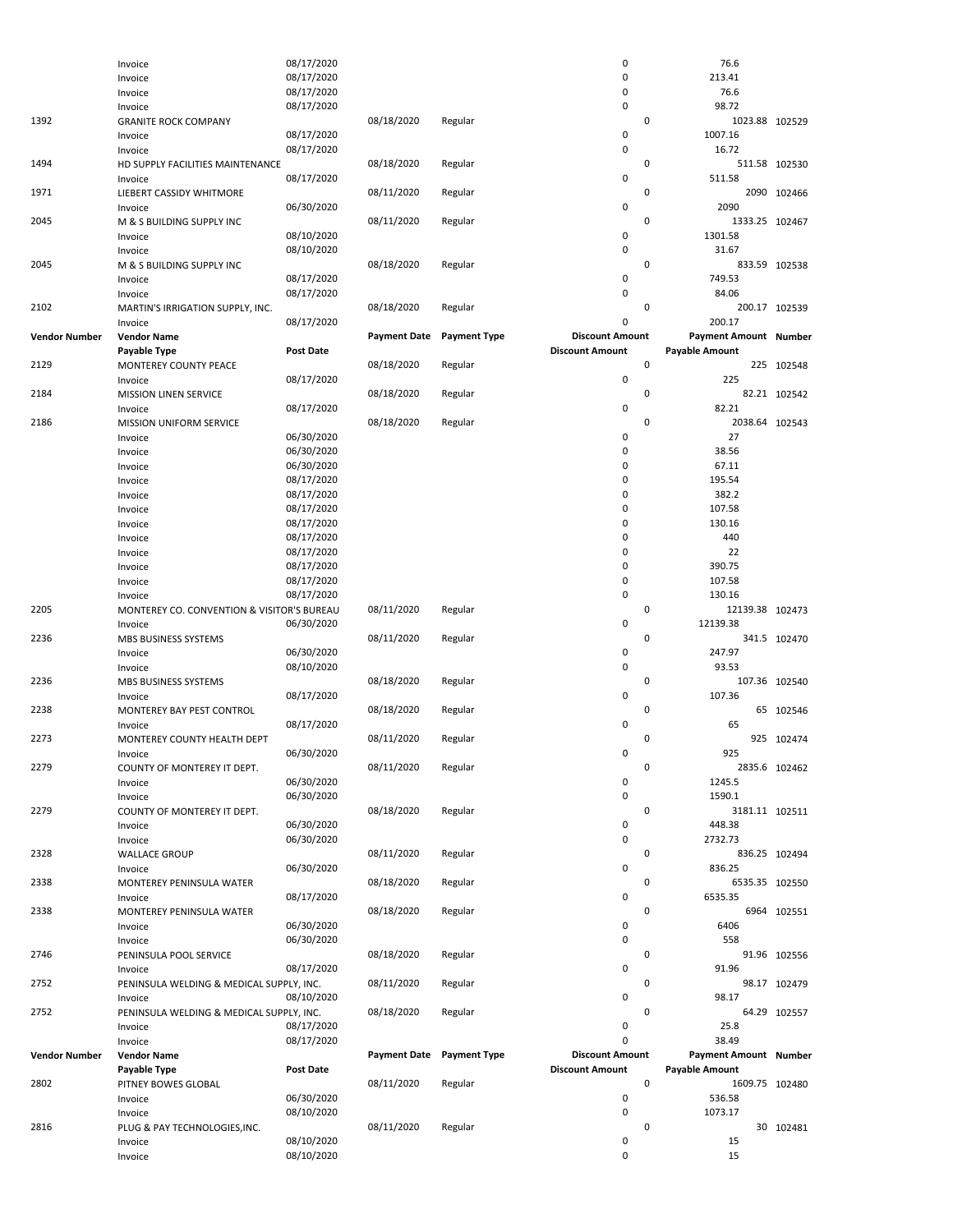| <b>Vendor Number</b>                  | <b>Vendor Name</b>                      |                          | Payment Date Payment Type |                     | <b>Discount Amount</b> | <b>Payment Amount Number</b> |                      |
|---------------------------------------|-----------------------------------------|--------------------------|---------------------------|---------------------|------------------------|------------------------------|----------------------|
|                                       | Payable Type                            | <b>Post Date</b>         |                           |                     | <b>Discount Amount</b> | <b>Payable Amount</b>        |                      |
| <b>Bank Code: PY-Payroll Payables</b> |                                         |                          |                           |                     |                        |                              |                      |
| 2877                                  | PUBLIC EMPLOYEES' RETIREMENT SYSTEM     |                          | 08/21/2020                | <b>Bank Draft</b>   | $\pmb{0}$              |                              | 123910.31 1001619725 |
|                                       | Invoice                                 | 07/30/2020               |                           |                     | 0                      | 123910.31                    |                      |
| 2877                                  | PUBLIC EMPLOYEES' RETIREMENT SYSTEM     |                          | 08/21/2020                | <b>Bank Draft</b>   | 0                      |                              | 0.14 1001619725      |
|                                       | Debit Memo                              | 07/30/2020               |                           |                     | 0                      | 0.14                         |                      |
| 2877                                  | PUBLIC EMPLOYEES' RETIREMENT SYSTEM     |                          | 08/21/2020                | Bank Draft          | $\mathsf 0$            |                              | 22.87 1001619725     |
|                                       | Debit Memo                              | 07/30/2020               |                           |                     | 0                      | 22.87                        |                      |
| 2877                                  | PUBLIC EMPLOYEES' RETIREMENT SYSTEM     |                          | 08/21/2020                | Bank Draft          | 0                      |                              | 603.15 1001619725    |
|                                       | Debit Memo                              | 07/30/2020               |                           |                     | 0                      | 603.15                       |                      |
| <b>Vendor Number</b>                  | <b>Vendor Name</b>                      |                          | <b>Payment Date</b>       | <b>Payment Type</b> | <b>Discount Amount</b> | Payment Amount Number        |                      |
|                                       | Payable Type                            | <b>Post Date</b>         |                           |                     | <b>Discount Amount</b> | <b>Payable Amount</b>        |                      |
| <b>Bank Code: AP-Regular Payables</b> |                                         |                          |                           |                     |                        |                              |                      |
| 2888                                  | PURE H20 INC.                           | 08/17/2020               | 08/18/2020                | Regular             | $\pmb{0}$<br>0         | 65.54                        | 65.54 102559         |
| 2932                                  | Invoice<br>DISASTER KLEENUP SPECIALISTS |                          | 08/18/2020                | Regular             | 0                      | 1353.65 102519               |                      |
|                                       | Invoice                                 | 06/30/2020               |                           |                     | 0                      | 1353.65                      |                      |
| 2946                                  | BECK'S SHOE STORE, INC                  |                          | 08/18/2020                | Regular             | 0                      | 1343.04 102503               |                      |
|                                       | Invoice                                 | 06/30/2020               |                           |                     | 0                      | 0.49                         |                      |
|                                       | Invoice                                 | 06/30/2020               |                           |                     | 0                      | 217.23                       |                      |
|                                       | Invoice                                 | 06/30/2020               |                           |                     | 0                      | 166.39                       |                      |
|                                       | Invoice                                 | 08/17/2020               |                           |                     | 0                      | 208.93                       |                      |
|                                       | Invoice                                 | 08/17/2020               |                           |                     | 0                      | 250                          |                      |
|                                       | Invoice                                 | 08/17/2020               |                           |                     | 0                      | 250                          |                      |
|                                       | Invoice                                 | 08/17/2020               |                           |                     | 0                      | 250                          |                      |
| 3211                                  | SHERWIN-WILLIAMS CO.                    |                          | 08/18/2020                | Regular             | 0                      |                              | 312.4 102563         |
|                                       | Invoice                                 | 06/30/2020               |                           |                     | 0                      | 194.14                       |                      |
|                                       | Invoice                                 | 06/30/2020               |                           |                     | 0                      | 1.72                         |                      |
|                                       | Invoice                                 | 06/30/2020               |                           |                     | 0                      | 95.66                        |                      |
|                                       | Invoice                                 | 06/30/2020               |                           |                     | 0                      | 20.88                        |                      |
| 3307                                  | SAME DAY SHRED                          |                          | 08/18/2020                | Regular             | 0                      |                              | 70 102562            |
|                                       | Invoice                                 | 06/30/2020               |                           |                     | 0                      | 25                           |                      |
|                                       | Invoice                                 | 06/30/2020               |                           |                     | $\pmb{0}$              | 45                           |                      |
| 3319                                  | STAPLES ADVANTAGE                       |                          | 08/11/2020                | Regular             | 0                      |                              | 264.9 102488         |
|                                       | Invoice                                 | 08/10/2020               |                           |                     | 0                      | 12.66                        |                      |
|                                       | Invoice                                 | 08/10/2020<br>08/10/2020 |                           |                     | 0<br>0                 | 12.66<br>12.66               |                      |
|                                       | Invoice<br>Invoice                      | 08/10/2020               |                           |                     | 0                      | 12.66                        |                      |
|                                       | Invoice                                 | 08/10/2020               |                           |                     | 0                      | 111.98                       |                      |
|                                       | Invoice                                 | 08/10/2020               |                           |                     | 0                      | 39.32                        |                      |
|                                       | Invoice                                 | 08/10/2020               |                           |                     | 0                      | 19.22                        |                      |
|                                       | Invoice                                 | 08/10/2020               |                           |                     | 0                      | 43.74                        |                      |
| 3319                                  | STAPLES ADVANTAGE                       |                          | 08/18/2020                | Regular             | 0                      | 528.74 102564                |                      |
|                                       | Invoice                                 | 08/17/2020               |                           |                     | 0                      | 264.77                       |                      |
|                                       | Invoice                                 | 08/17/2020               |                           |                     | 0                      | 78.4                         |                      |
|                                       | Invoice                                 | 08/17/2020               |                           |                     | 0                      | 26.18                        |                      |
|                                       | Invoice                                 | 08/17/2020               |                           |                     | 0                      | 96.06                        |                      |
|                                       | Invoice                                 | 08/17/2020               |                           |                     | 0                      | 14.4                         |                      |
|                                       | Invoice                                 | 08/17/2020               |                           |                     | 0                      | 48.93                        |                      |
| 3397                                  | PETER K. FICHTNER                       |                          | 08/18/2020                | Regular             | $\pmb{0}$              |                              | 563.6 102558         |
|                                       | Invoice                                 | 08/17/2020               |                           |                     | 0                      | 563.6                        |                      |
| 3521                                  | <b>MERRY TRUCKSIS</b>                   |                          | 08/18/2020                | Regular             | 0                      | 390.63 102541                |                      |
|                                       | Invoice                                 | 06/30/2020               |                           |                     | 0                      | 119.25                       |                      |
| 3595                                  | Invoice                                 | 08/17/2020               | 08/18/2020                |                     | 0<br>0                 | 271.38                       |                      |
|                                       | VAPOR CLEANERS, INC.<br>Invoice         | 06/30/2020               |                           | Regular             | 0                      | 24.48                        | 24.48 102575         |
| <b>Vendor Number</b>                  | <b>Vendor Name</b>                      |                          | <b>Payment Date</b>       | <b>Payment Type</b> | <b>Discount Amount</b> | Payment Amount Number        |                      |
|                                       | Payable Type                            | <b>Post Date</b>         |                           |                     | <b>Discount Amount</b> | <b>Payable Amount</b>        |                      |
| 3851                                  | BOUND TREE MEDICAL, LLC                 |                          | 08/11/2020                | Regular             | $\pmb{0}$              | 1456.46 102455               |                      |
|                                       | Credit Memo                             | 04/17/2020               |                           |                     | 0                      | -60                          |                      |
|                                       | Credit Memo                             | 05/29/2020               |                           |                     | 0                      | $-60$                        |                      |
|                                       | Credit Memo                             | 01/20/2020               |                           |                     | 0                      | $-25.01$                     |                      |
|                                       | Invoice                                 | 06/30/2020               |                           |                     | 0                      | 100.68                       |                      |
|                                       | Invoice                                 | 08/10/2020               |                           |                     | 0                      | 834.46                       |                      |
|                                       | Invoice                                 | 08/10/2020               |                           |                     | 0                      | 305.35                       |                      |
|                                       | Invoice                                 | 08/10/2020               |                           |                     | 0                      | 338.68                       |                      |
|                                       | Invoice                                 | 08/10/2020               |                           |                     | 0                      | 22.3                         |                      |
| 3851                                  | BOUND TREE MEDICAL, LLC                 |                          | 08/18/2020                | Regular             | 0                      |                              | 25.11 102504         |
|                                       | Invoice                                 | 08/17/2020               |                           |                     | 0                      | 25.11                        |                      |
| 4062                                  | A AND R PLUMBING, INC.                  |                          | 08/18/2020                | Regular             | 0                      | 333.19 102496                |                      |
|                                       | Invoice                                 | 08/17/2020               |                           |                     | 0                      | 333.19                       |                      |
| 4106                                  | BAY REPROGRAPHIC & SUPPLY, INC.         |                          | 08/11/2020                | Regular             | 0                      | 382.27 102454                |                      |
|                                       | Invoice                                 | 06/30/2020               |                           |                     | 0                      | 191.13                       |                      |
|                                       | Invoice                                 | 08/10/2020               |                           |                     | $\pmb{0}$              | 191.14                       |                      |
| 4422                                  | LEHR AUTO ELECTRIC<br>Invoice           | 06/30/2020               | 08/18/2020                | Regular             | 0<br>0                 | 59.65                        | 59.65 102536         |
|                                       |                                         |                          |                           |                     |                        |                              |                      |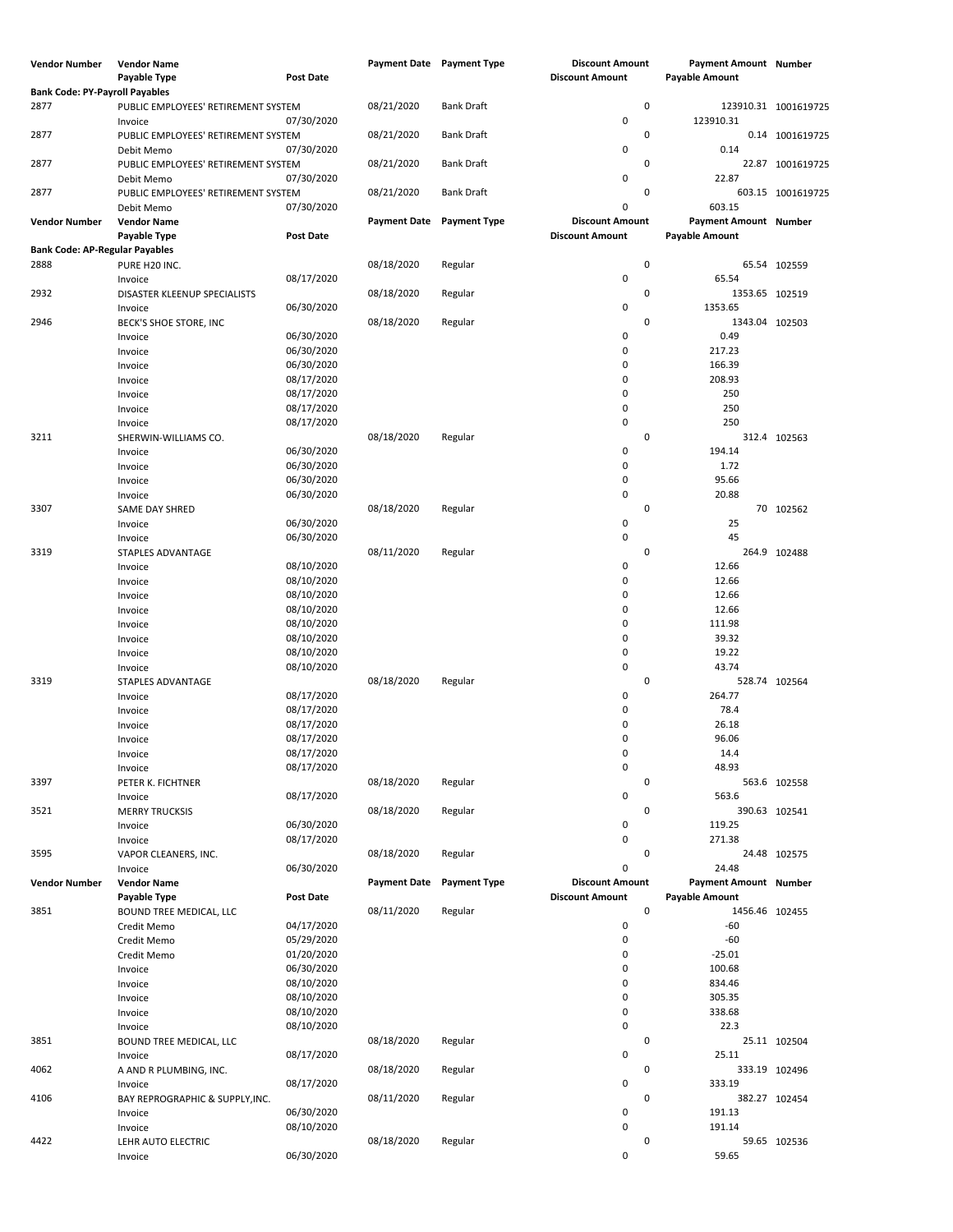| 4425                                  | MONTEREY AUTO SUPPLY                |                  | 08/18/2020          | Regular             | 0                      |                              | 194.3 102545             |
|---------------------------------------|-------------------------------------|------------------|---------------------|---------------------|------------------------|------------------------------|--------------------------|
|                                       | Invoice                             | 08/17/2020       |                     |                     | 0                      | 89.1                         |                          |
|                                       | Invoice                             | 08/17/2020       |                     |                     | $\mathbf 0$            | 25.75                        |                          |
|                                       | Invoice                             | 08/17/2020       |                     |                     | $\mathbf 0$            | 54.06                        |                          |
|                                       |                                     |                  |                     |                     |                        |                              |                          |
|                                       | Invoice                             | 08/17/2020       |                     |                     | $\mathbf 0$            | 25.39                        |                          |
| 4892                                  | <b>EDGES ELECTRICAL GROUP</b>       |                  | 08/18/2020          | Regular             | 0                      |                              | 338.66 102521            |
|                                       | Invoice                             | 08/17/2020       |                     |                     | 0                      | 338.66                       |                          |
| 4892                                  | <b>EDGES ELECTRICAL GROUP</b>       |                  | 08/18/2020          | Regular             | 0                      | 1623.94 102522               |                          |
|                                       | Invoice                             | 08/17/2020       |                     |                     | 0                      | 1144.4                       |                          |
|                                       |                                     |                  |                     |                     | $\mathbf 0$            | 31.69                        |                          |
|                                       | Invoice                             | 08/17/2020       |                     |                     |                        |                              |                          |
|                                       | Invoice                             | 08/17/2020       |                     |                     | $\mathbf 0$            | 70.95                        |                          |
|                                       | Invoice                             | 08/17/2020       |                     |                     | $\mathbf 0$            | 137.16                       |                          |
|                                       | Invoice                             | 08/17/2020       |                     |                     | $\mathbf 0$            | 239.74                       |                          |
| <b>Vendor Number</b>                  | <b>Vendor Name</b>                  |                  | <b>Payment Date</b> | <b>Payment Type</b> | <b>Discount Amount</b> | <b>Payment Amount Number</b> |                          |
|                                       |                                     |                  |                     |                     |                        |                              |                          |
|                                       | Payable Type                        | <b>Post Date</b> |                     |                     | <b>Discount Amount</b> | <b>Payable Amount</b>        |                          |
| <b>Bank Code: PY-Payroll Payables</b> |                                     |                  |                     |                     |                        |                              |                          |
| 4920                                  | ICMA RETIREMENT TRUST-457           |                  | 08/13/2020          | <b>Bank Draft</b>   | $\mathbf 0$            |                              | 757.95 DFT0003659        |
|                                       | Invoice                             | 08/13/2020       |                     |                     | $\mathbf 0$            | 757.95                       |                          |
| 4920                                  | ICMA RETIREMENT TRUST-457           |                  | 08/13/2020          | <b>Bank Draft</b>   | 0                      |                              | 32919.72 DFT0003661      |
|                                       |                                     |                  |                     |                     |                        |                              |                          |
|                                       | Invoice                             | 08/13/2020       |                     |                     | $\mathbf 0$            | 32919.72                     |                          |
| <b>Vendor Number</b>                  | <b>Vendor Name</b>                  |                  | <b>Payment Date</b> | <b>Payment Type</b> | <b>Discount Amount</b> | Payment Amount Number        |                          |
|                                       | Payable Type                        | <b>Post Date</b> |                     |                     | <b>Discount Amount</b> | <b>Payable Amount</b>        |                          |
| <b>Bank Code: AP-Regular Payables</b> |                                     |                  |                     |                     |                        |                              |                          |
| 5038                                  | THE VILLAGE PROJECT, INC.           |                  | 08/18/2020          | Regular             | 0                      | 7176.66 102569               |                          |
|                                       |                                     |                  |                     |                     |                        |                              |                          |
|                                       | Invoice                             | 06/30/2020       |                     |                     | $\mathbf 0$            | 7176.66                      |                          |
| <b>Vendor Number</b>                  | <b>Vendor Name</b>                  |                  | <b>Payment Date</b> | <b>Payment Type</b> | <b>Discount Amount</b> | <b>Payment Amount Number</b> |                          |
|                                       | Payable Type                        | <b>Post Date</b> |                     |                     | <b>Discount Amount</b> | <b>Payable Amount</b>        |                          |
| <b>Bank Code: PY-Payroll Payables</b> |                                     |                  |                     |                     |                        |                              |                          |
| 5144                                  | <b>STATE OF CALIFORNIA</b>          |                  | 08/14/2020          | <b>Bank Draft</b>   | $\mathbf 0$            |                              | 17745.04 0-287-271-200   |
|                                       |                                     |                  |                     |                     |                        |                              |                          |
|                                       | Invoice                             | 08/13/2020       |                     |                     | $\mathbf 0$            | 17745.04                     |                          |
| 5264                                  | RABOBANK, N.A.                      |                  | 08/14/2020          | <b>Bank Draft</b>   | 0                      |                              | 14940.56 270062744146810 |
|                                       | Invoice                             | 08/13/2020       |                     |                     | $\mathbf 0$            | 14940.56                     |                          |
| 5264                                  | RABOBANK, N.A.                      |                  | 08/14/2020          | <b>Bank Draft</b>   | 0                      |                              | 47021.19 270062744146810 |
|                                       |                                     |                  |                     |                     | $\mathbf 0$            | 47021.19                     |                          |
|                                       | Invoice                             | 08/13/2020       |                     |                     |                        |                              |                          |
| <b>Vendor Number</b>                  | <b>Vendor Name</b>                  |                  | <b>Payment Date</b> | <b>Payment Type</b> | <b>Discount Amount</b> | Payment Amount Number        |                          |
|                                       | Payable Type                        | <b>Post Date</b> |                     |                     | <b>Discount Amount</b> | <b>Payable Amount</b>        |                          |
| <b>Bank Code: AP-Regular Payables</b> |                                     |                  |                     |                     |                        |                              |                          |
| 5326                                  | TYLER TECHNOLOGIES, INC.            |                  | 08/18/2020          | Regular             | $\mathbf 0$            |                              | 379 102573               |
|                                       |                                     |                  |                     |                     | 0                      | 379                          |                          |
|                                       | Invoice                             | 08/17/2020       |                     |                     |                        |                              |                          |
| 5405                                  | DUKE'S ROOT CONTROL, INC.           |                  | 08/18/2020          | Regular             | 0                      |                              | 1922.8 102520            |
|                                       | Invoice                             | 08/17/2020       |                     |                     | $\mathbf 0$            | 1922.8                       |                          |
| 5475                                  | TERRYBERRY                          |                  | 08/18/2020          | Regular             | 0                      |                              | 248.28 102567            |
|                                       | Invoice                             | 08/17/2020       |                     |                     | $\mathbf 0$            | 248.28                       |                          |
|                                       |                                     |                  |                     |                     | <b>Discount Amount</b> |                              |                          |
| <b>Vendor Number</b>                  | <b>Vendor Name</b>                  |                  | <b>Payment Date</b> | <b>Payment Type</b> |                        | Payment Amount Number        |                          |
|                                       | Payable Type                        | <b>Post Date</b> |                     |                     | <b>Discount Amount</b> | <b>Payable Amount</b>        |                          |
| <b>Bank Code: PY-Payroll Payables</b> |                                     |                  |                     |                     |                        |                              |                          |
| 5539                                  | AFLAC                               |                  | 08/14/2020          | <b>Bank Draft</b>   | $\mathbf 0$            |                              | 121.37 696022            |
|                                       | Invoice                             | 07/02/2020       |                     |                     | $\mathbf 0$            | 121.37                       |                          |
|                                       |                                     |                  |                     |                     |                        |                              |                          |
| 5539                                  | AFLAC                               |                  | 08/14/2020          | <b>Bank Draft</b>   | 0                      |                              | 184.48 696022            |
|                                       | Invoice                             | 07/02/2020       |                     |                     | $\pmb{0}$              | 184.48                       |                          |
| 5539                                  | AFLAC                               |                  | 08/14/2020          | <b>Bank Draft</b>   | 0                      |                              | 121.35 696022            |
|                                       | Invoice                             | 07/16/2020       |                     |                     | $\mathbf 0$            | 121.35                       |                          |
| 5539                                  | AFLAC                               |                  | 08/14/2020          | <b>Bank Draft</b>   | 0                      |                              | 184.45 696022            |
|                                       |                                     |                  |                     |                     |                        |                              |                          |
|                                       | Invoice                             | 07/16/2020       |                     |                     | $\mathbf 0$            | 184.45                       |                          |
| <b>Vendor Number</b>                  | <b>Vendor Name</b>                  |                  | <b>Payment Date</b> | <b>Payment Type</b> | <b>Discount Amount</b> | <b>Payment Amount Number</b> |                          |
|                                       | Payable Type                        | <b>Post Date</b> |                     |                     | <b>Discount Amount</b> | <b>Payable Amount</b>        |                          |
| <b>Bank Code: AP-Regular Payables</b> |                                     |                  |                     |                     |                        |                              |                          |
| 5854                                  | DELLA MORA HEATING,                 |                  | 08/18/2020          | Regular             | $\mathbf 0$            |                              | 202.31 102516            |
|                                       |                                     |                  |                     |                     |                        |                              |                          |
|                                       | Invoice                             | 06/30/2020       |                     |                     | $\mathbf 0$            | 202.31                       |                          |
| 5873                                  | UNITED SITE SERVICES, INC.          |                  | 08/18/2020          | Regular             | 0                      |                              | 239.34 102574            |
|                                       | Invoice                             | 08/17/2020       |                     |                     | 0                      | 189.68                       |                          |
|                                       | Invoice                             | 06/30/2020       |                     |                     | 0                      | 33.7                         |                          |
|                                       | Invoice                             | 08/17/2020       |                     |                     | $\mathbf 0$            | 15.96                        |                          |
|                                       |                                     |                  |                     |                     |                        |                              |                          |
| 5969                                  | <b>FASTENAL COMPANY</b>             |                  | 08/18/2020          | Regular             | 0                      | 1647.05 102525               |                          |
|                                       | Invoice                             | 08/17/2020       |                     |                     | $\mathbf 0$            | 418.03                       |                          |
|                                       | Invoice                             | 08/17/2020       |                     |                     | 0                      | 80.3                         |                          |
|                                       | Invoice                             | 08/17/2020       |                     |                     | 0                      | 49.05                        |                          |
|                                       |                                     |                  |                     |                     | $\mathbf 0$            | 217.63                       |                          |
|                                       | Invoice                             | 08/17/2020       |                     |                     |                        |                              |                          |
|                                       | Invoice                             | 08/17/2020       |                     |                     | $\mathbf 0$            | 108.81                       |                          |
|                                       | Invoice                             | 08/17/2020       |                     |                     | $\mathbf 0$            | 773.23                       |                          |
| 6172                                  |                                     |                  | 08/18/2020          | Regular             | 0                      |                              | 150 102537               |
|                                       | LEXISNEXIS RISK DATA MANGEMENT INC. |                  |                     |                     |                        |                              |                          |
|                                       |                                     |                  |                     |                     | $\mathbf 0$            | 150                          |                          |
|                                       | Invoice                             | 08/17/2020       |                     |                     |                        |                              |                          |
| 6210                                  | SALINAS VALLEY PRO SQUAD            |                  | 08/18/2020          | Regular             | 0                      |                              | 144.14 102561            |
|                                       | Invoice                             | 08/17/2020       |                     |                     | 0                      | 144.14                       |                          |
| 6306                                  | <b>GAVILAN PEST CONTROL</b>         |                  | 08/11/2020          | Regular             | 0                      |                              | 83 102464                |
|                                       | Invoice                             | 06/30/2020       |                     |                     | 0                      | 83                           |                          |
| 6306                                  | <b>GAVILAN PEST CONTROL</b>         |                  | 08/18/2020          | Regular             | 0                      |                              | 87 102527                |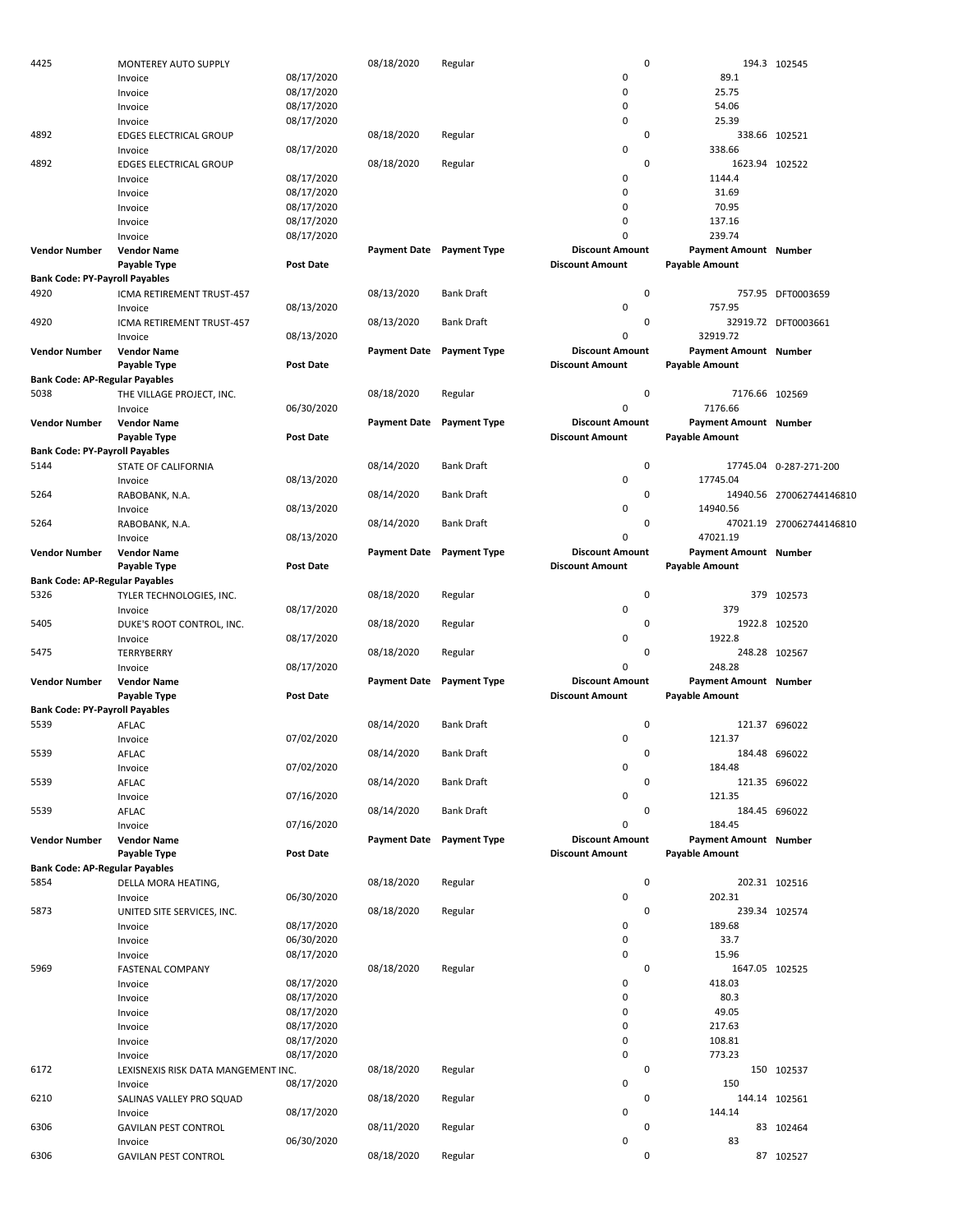|                                       | Invoice                               | 08/17/2020       |                     |                     | $\pmb{0}$              | 87                           |                   |
|---------------------------------------|---------------------------------------|------------------|---------------------|---------------------|------------------------|------------------------------|-------------------|
| 6324                                  | The Home Depot Pro                    |                  | 08/11/2020          | Regular             | 0                      | 13283.06 102489              |                   |
|                                       |                                       |                  |                     |                     | 0                      |                              |                   |
|                                       | Invoice                               | 06/30/2020       |                     |                     |                        | 263.66                       |                   |
|                                       | Invoice                               | 06/30/2020       |                     |                     | 0                      | 2340.92                      |                   |
|                                       | Invoice                               | 06/30/2020       |                     |                     | $\mathbf 0$            | 51.52                        |                   |
|                                       | Invoice                               | 06/30/2020       |                     |                     | $\mathbf 0$            | 27.86                        |                   |
|                                       | Invoice                               | 06/30/2020       |                     |                     | $\mathbf 0$            | 2520.51                      |                   |
|                                       | Invoice                               | 06/30/2020       |                     |                     | 0                      | 1707.18                      |                   |
|                                       |                                       |                  |                     |                     |                        |                              |                   |
|                                       | Invoice                               | 06/30/2020       |                     |                     | 0                      | 251.28                       |                   |
|                                       | Invoice                               | 06/30/2020       |                     |                     | 0                      | 506.35                       |                   |
|                                       | Invoice                               | 06/30/2020       |                     |                     | $\mathbf 0$            | 125.64                       |                   |
|                                       | Invoice                               | 06/30/2020       |                     |                     | 0                      | 450.32                       |                   |
|                                       | Invoice                               | 06/30/2020       |                     |                     | 0                      | 247.78                       |                   |
|                                       |                                       |                  |                     |                     |                        |                              |                   |
|                                       | Invoice                               | 06/30/2020       |                     |                     | 0                      | 1445.79                      |                   |
|                                       | Invoice                               | 06/30/2020       |                     |                     | 0                      | 634.12                       |                   |
|                                       | Invoice                               | 06/30/2020       |                     |                     | 0                      | 41.84                        |                   |
|                                       | Invoice                               | 06/30/2020       |                     |                     | $\mathbf 0$            | 144.73                       |                   |
|                                       | Invoice                               | 06/30/2020       |                     |                     | $\mathbf 0$            | 1022.44                      |                   |
|                                       |                                       |                  |                     |                     |                        |                              |                   |
|                                       | Invoice                               | 06/30/2020       |                     |                     | $\mathbf 0$            | 113.14                       |                   |
|                                       | Invoice                               | 06/30/2020       |                     |                     | 0                      | 330.37                       |                   |
|                                       | Invoice                               | 06/30/2020       |                     |                     | 0                      | 341.76                       |                   |
|                                       | Invoice                               | 06/30/2020       |                     |                     | 0                      | 108.79                       |                   |
|                                       |                                       |                  |                     |                     | $\mathbf 0$            |                              |                   |
|                                       | Invoice                               | 08/10/2020       |                     |                     |                        | 317.59                       |                   |
|                                       | Invoice                               | 08/10/2020       |                     |                     | $\mathbf 0$            | 289.47                       |                   |
| 6324                                  | The Home Depot Pro                    |                  | 08/18/2020          | Regular             | 0                      |                              | 99.09 102568      |
|                                       | Invoice                               | 08/17/2020       |                     |                     | $\mathbf 0$            | 54.3                         |                   |
| <b>Vendor Number</b>                  | <b>Vendor Name</b>                    |                  | <b>Payment Date</b> | <b>Payment Type</b> | <b>Discount Amount</b> | Payment Amount Number        |                   |
|                                       |                                       |                  |                     |                     |                        |                              |                   |
|                                       | Payable Type                          | <b>Post Date</b> |                     |                     | <b>Discount Amount</b> | <b>Payable Amount</b>        |                   |
|                                       | Invoice                               | 08/17/2020       |                     |                     | 0                      | 44.79                        |                   |
| <b>Vendor Number</b>                  | <b>Vendor Name</b>                    |                  | <b>Payment Date</b> | <b>Payment Type</b> | <b>Discount Amount</b> | <b>Payment Amount Number</b> |                   |
|                                       | Payable Type                          | <b>Post Date</b> |                     |                     | <b>Discount Amount</b> | <b>Payable Amount</b>        |                   |
| <b>Bank Code: PY-Payroll Payables</b> |                                       |                  |                     |                     |                        |                              |                   |
|                                       |                                       |                  |                     |                     |                        |                              |                   |
| 6372                                  | GUARDIAN-ALTERNATE FUNDED             |                  | 08/14/2020          | <b>Bank Draft</b>   | 0                      |                              | 9328.2 29c4fe89db |
|                                       | Invoice                               | 08/14/2020       |                     |                     | 0                      | 9328.2                       |                   |
| <b>Vendor Number</b>                  | <b>Vendor Name</b>                    |                  | <b>Payment Date</b> | <b>Payment Type</b> | <b>Discount Amount</b> | Payment Amount Number        |                   |
|                                       | Payable Type                          | <b>Post Date</b> |                     |                     | <b>Discount Amount</b> | <b>Payable Amount</b>        |                   |
| <b>Bank Code: AP-Regular Payables</b> |                                       |                  |                     |                     |                        |                              |                   |
|                                       |                                       |                  |                     |                     |                        |                              |                   |
| 6477                                  | ROBERT S. JAQUES                      |                  | 08/18/2020          | Regular             | 0                      |                              | 6675 102560       |
|                                       | Invoice                               | 08/17/2020       |                     |                     | 0                      | 6675                         |                   |
| 6553                                  | COMCAST                               |                  | 08/11/2020          | Regular             | 0                      |                              | 270.87 102460     |
|                                       | Invoice                               | 08/10/2020       |                     |                     | $\mathbf 0$            | 270.87                       |                   |
| 6664                                  |                                       |                  |                     |                     | 0                      | 284                          |                   |
|                                       | <b>CULLIGAN WATER CONDITIONING</b>    |                  | 08/18/2020          | Regular             |                        |                              | 102514            |
|                                       | Invoice                               | 08/17/2020       |                     |                     | $\mathbf 0$            | 284                          |                   |
| 6671                                  | <b>VERIZON WIRELESS</b>               |                  | 08/11/2020          | Regular             | 0                      | 1371.98 102493               |                   |
|                                       | Invoice                               | 06/20/2020       |                     |                     | 0                      | 196.83                       |                   |
|                                       | Invoice                               | 08/10/2020       |                     |                     | 0                      | 646.74                       |                   |
|                                       |                                       |                  |                     |                     |                        |                              |                   |
|                                       | Invoice                               | 08/10/2020       |                     |                     | $\mathbf 0$            | 171.03                       |                   |
|                                       | Invoice                               | 08/10/2020       |                     |                     | 0                      | 131.26                       |                   |
|                                       | Invoice                               | 08/10/2020       |                     |                     | 0                      | 57.25                        |                   |
|                                       | Invoice                               | 08/10/2020       |                     |                     | $\pmb{0}$              | 168.87                       |                   |
| 6671                                  |                                       |                  |                     |                     | $\mathbf 0$            |                              |                   |
|                                       | <b>VERIZON WIRELESS</b>               |                  | 08/18/2020          | Regular             |                        | 2734.73 102576               |                   |
|                                       | Invoice                               | 08/17/2020       |                     |                     | 0                      | 38.01                        |                   |
|                                       | Invoice                               | 06/30/2020       |                     |                     | 0                      | 370.36                       |                   |
|                                       | Invoice                               | 08/17/2020       |                     |                     | 0                      | 1269.8                       |                   |
|                                       | Invoice                               | 08/17/2020       |                     |                     | $\pmb{0}$              | 650.75                       |                   |
|                                       | Invoice                               | 08/17/2020       |                     |                     | 0                      | 38.01                        |                   |
|                                       |                                       |                  |                     |                     |                        |                              |                   |
|                                       | Invoice                               | 08/17/2020       |                     |                     | $\mathbf 0$            | 367.8                        |                   |
| 6680                                  | GERALD A. GRAEBE AND ASSOCIATES, INC. |                  | 08/18/2020          | Regular             | 0                      |                              | 500 102526        |
|                                       | Invoice                               | 08/17/2020       |                     |                     | 0                      | 500                          |                   |
| 6703                                  | RAUL LOZANO                           |                  | 08/11/2020          | Regular             | 0                      |                              | 307.93 102483     |
|                                       |                                       |                  |                     |                     | $\mathbf 0$            |                              |                   |
|                                       | Invoice                               | 08/10/2020       |                     |                     |                        | 307.93                       |                   |
| 6727                                  | DATAPROSE, INC.                       |                  | 08/11/2020          | Regular             | 0                      |                              | 455 102463        |
|                                       | Invoice                               | 08/10/2020       |                     |                     | 0                      | 455                          |                   |
| 6761                                  | MONTEREY SIGNS, INC.                  |                  | 08/11/2020          | Regular             | 0                      |                              | 136.56 102476     |
|                                       |                                       |                  |                     |                     | 0                      | 136.56                       |                   |
|                                       | Invoice                               | 08/10/2020       |                     |                     |                        |                              |                   |
| 6970                                  | ID CONCEPTS, LLC                      |                  | 08/18/2020          | Regular             | 0                      |                              | 45.34 102532      |
|                                       | Invoice                               | 08/17/2020       |                     |                     | 0                      | 45.34                        |                   |
| 7044                                  |                                       |                  | 08/18/2020          | Regular             | 0                      |                              | 1665 102513       |
|                                       |                                       |                  |                     |                     | 0                      | 1395                         |                   |
|                                       | CSG CONSULTANTS, INC.                 |                  |                     |                     |                        |                              |                   |
|                                       | Invoice                               | 06/30/2020       |                     |                     |                        |                              |                   |
|                                       | Invoice                               | 06/30/2020       |                     |                     | 0                      | 270                          |                   |
| 7065                                  | JAN ROEHL CONSULTING                  |                  | 08/18/2020          | Regular             | 0                      |                              | 1975 102534       |
|                                       | Invoice                               | 08/17/2020       |                     |                     | 0                      | 1975                         |                   |
| 7071                                  |                                       |                  | 08/18/2020          | Regular             | 0                      |                              |                   |
|                                       | AT&T                                  |                  |                     |                     |                        |                              | 153.18 102501     |
|                                       | Invoice                               | 08/17/2020       |                     |                     | 0                      | 51.06                        |                   |
|                                       | Invoice                               | 08/17/2020       |                     |                     | 0                      | 51.06                        |                   |
|                                       | Invoice                               | 08/17/2020       |                     |                     | 0                      | 51.06                        |                   |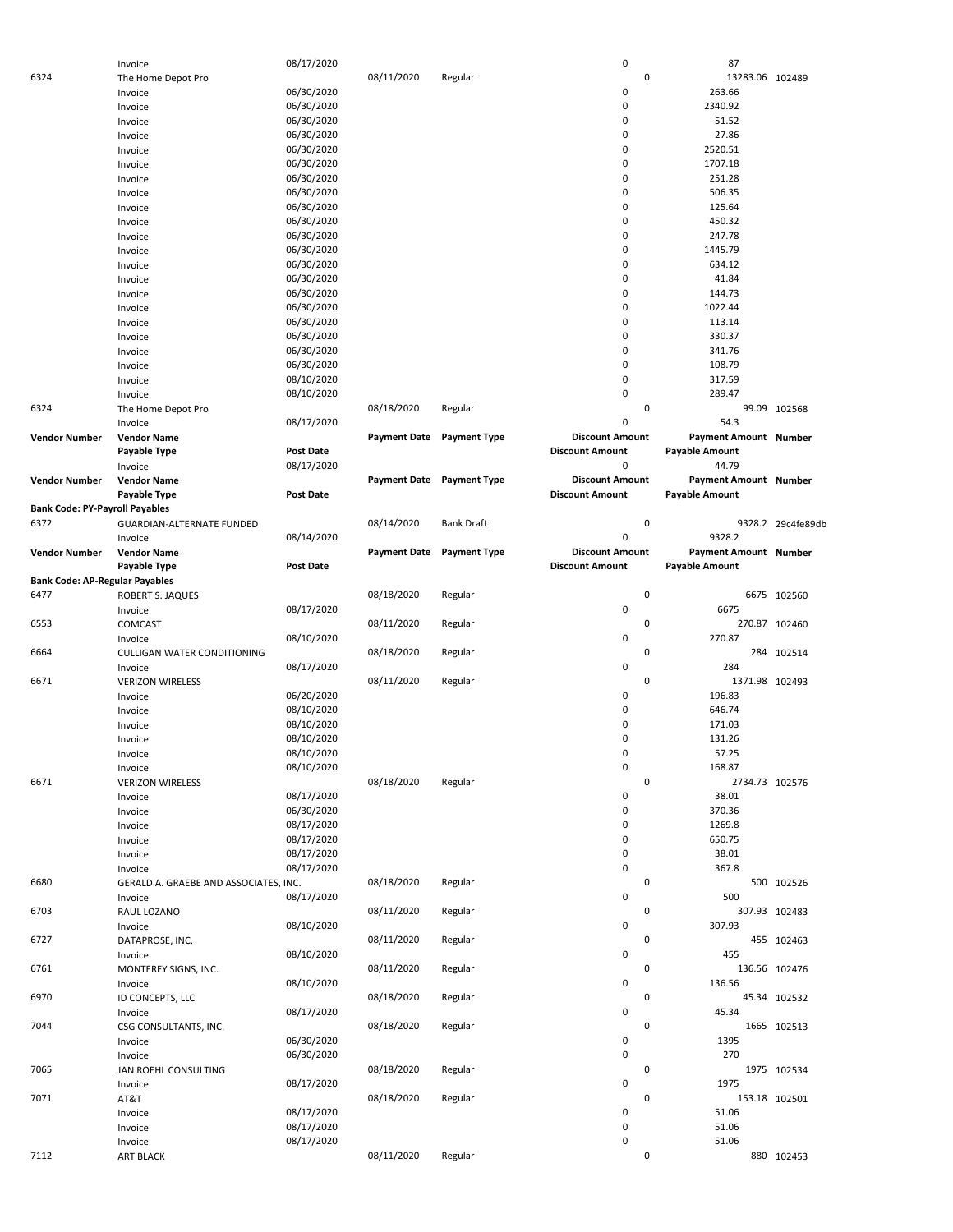|                                               | Invoice                                               | 08/10/2020       |                     |                           | 0                           | 440                                      |                |
|-----------------------------------------------|-------------------------------------------------------|------------------|---------------------|---------------------------|-----------------------------|------------------------------------------|----------------|
|                                               | Invoice                                               | 08/10/2020       |                     |                           | 0                           | 440                                      |                |
| 7135                                          | MONTEREY SANITARY SUPPLY, INC.<br>Invoice             | 06/30/2020       | 08/18/2020          | Regular                   | 0<br>0                      | 726.45                                   | 726.45 102552  |
| 7173                                          | Iconix Waterworks (US) Inc.<br>Invoice                | 08/17/2020       | 08/18/2020          | Regular                   | 0<br>0                      | 234.35                                   | 234.35 102531  |
| <b>Vendor Number</b>                          | <b>Vendor Name</b>                                    |                  | <b>Payment Date</b> | <b>Payment Type</b>       | <b>Discount Amount</b>      | <b>Payment Amount Number</b>             |                |
| 7287                                          | Payable Type                                          | <b>Post Date</b> | 08/11/2020          |                           | <b>Discount Amount</b><br>0 | <b>Payable Amount</b><br>60505.22 102482 |                |
|                                               | PNC EQUIPMENT FINANCE<br>Invoice                      | 08/10/2020       |                     | Regular                   | 0                           | 60505.22                                 |                |
| 7505                                          | MONTEREY BAY ANALYTICAL SVCS.                         |                  | 08/11/2020          | Regular                   | 0                           |                                          | 438 102472     |
|                                               | Invoice                                               | 06/30/2020       |                     |                           | 0                           | 78                                       |                |
|                                               | Invoice                                               | 06/30/2020       |                     |                           | 0                           | 360                                      |                |
| 7522                                          | ASSOCIATION OF MONTEREY BAY AREA GOVERNMENTS          |                  | 08/18/2020          | Regular                   | 0                           | 5688                                     | 102500         |
|                                               | Invoice                                               | 08/17/2020       |                     |                           | 0                           | 5688                                     |                |
| 7615                                          | <b>TIMOTHY OWENS</b>                                  |                  | 08/18/2020          | Regular                   | 0                           |                                          | 2000 102572    |
|                                               | Invoice                                               | 08/17/2020       |                     |                           | 0                           | 2000                                     |                |
| 7918                                          | <b>CALIFORNIA JPIA</b>                                |                  | 08/11/2020          | Regular                   | 0<br>0                      | 121713                                   | 121713 102457  |
| 7996                                          | Invoice<br><b>CIVICPLUS</b>                           | 08/10/2020       | 08/11/2020          | Regular                   | 0                           |                                          | 38.73 102459   |
|                                               | Invoice                                               | 08/10/2020       |                     |                           | 0                           | 38.73                                    |                |
| 8014                                          | PAXTON ASSOCIATES                                     |                  | 08/18/2020          | Regular                   | 0                           |                                          | 3600 102555    |
|                                               | Invoice                                               | 06/30/2020       |                     |                           | 0                           | 300                                      |                |
|                                               | Invoice                                               | 08/17/2020       |                     |                           | 0                           | 3300                                     |                |
| 8049                                          | MONTEREY PENINSULA VOLUNTEER SERVICES                 |                  | 08/11/2020          | Regular                   | 0                           |                                          | 33 102475      |
|                                               | Invoice                                               | 08/10/2020       |                     |                           | 0                           | 33                                       |                |
| 8091                                          | <b>BADGER METER INC.</b>                              |                  | 08/18/2020          | Regular                   | 0                           |                                          | 731.58 102502  |
|                                               | Invoice                                               | 08/17/2020       |                     |                           | 0                           | 731.58                                   |                |
| 8129                                          | VORTEX INDUSTRIES, INC.                               |                  | 08/18/2020          | Regular                   | 0                           |                                          | 1950.2 102577  |
|                                               | Invoice                                               | 06/30/2020       |                     |                           | 0<br>0                      | 917.7<br>1032.5                          |                |
| 8273                                          | Invoice<br>SMILE BUSINESS PRODUCTS, INC.              | 06/30/2020       | 08/11/2020          | Regular                   | 0                           |                                          | 89.3 102485    |
|                                               | Invoice                                               | 08/10/2020       |                     |                           | 0                           | 89.3                                     |                |
| <b>Vendor Number</b>                          | <b>Vendor Name</b>                                    |                  | <b>Payment Date</b> | <b>Payment Type</b>       | <b>Discount Amount</b>      | <b>Payment Amount Number</b>             |                |
|                                               | Payable Type                                          | <b>Post Date</b> |                     |                           | <b>Discount Amount</b>      | <b>Payable Amount</b>                    |                |
| <b>Bank Code: PY-Payroll Payables</b>         |                                                       |                  |                     |                           |                             |                                          |                |
| 8308                                          | AMERICAN FIDELITY ADMINISTRATIVE SERVICES, LLC        |                  | 08/18/2020          | Regular                   | 0                           | 1573.65 19157                            |                |
|                                               | Invoice                                               | 08/18/2020       |                     |                           | 0                           | 228.65                                   |                |
|                                               |                                                       |                  |                     |                           |                             |                                          |                |
|                                               | Invoice                                               | 08/18/2020       |                     |                           | 0                           | 995                                      |                |
|                                               | Invoice                                               | 08/18/2020       |                     |                           | 0                           | 350                                      |                |
| <b>Vendor Number</b>                          | <b>Vendor Name</b>                                    |                  |                     | Payment Date Payment Type | <b>Discount Amount</b>      | Payment Amount Number                    |                |
|                                               | Payable Type                                          | <b>Post Date</b> |                     |                           | <b>Discount Amount</b>      | <b>Payable Amount</b>                    |                |
| <b>Bank Code: AP-Regular Payables</b><br>8332 | <b>IVY SIMPSON</b>                                    |                  | 08/18/2020          | Regular                   | 0                           |                                          | 216 102533     |
|                                               | Invoice                                               | 08/17/2020       |                     |                           | 0                           | 216                                      |                |
| 8361                                          | SPEAKWRITE LLC                                        |                  | 08/11/2020          | Regular                   | 0                           |                                          | 594.5 102487   |
|                                               | Invoice                                               | 08/10/2020       |                     |                           | 0                           | 594.5                                    |                |
| 8512                                          | CALIFORNIA TOWING & TRANSPORT                         |                  | 08/18/2020          | Regular                   | 0                           |                                          | 375 102507     |
|                                               | Invoice                                               | 08/17/2020       |                     |                           | 0                           | 375                                      |                |
| 8578                                          | AMERISCAN IMAGING SERVICES                            |                  | 08/18/2020          | Regular                   | 0                           |                                          | 1300 102498    |
|                                               | Invoice                                               | 08/17/2020       |                     |                           | 0                           | 1300                                     |                |
| 8598                                          | THE ONLY WAY OUTREACH MINISTRY                        |                  | 08/11/2020          | Regular                   | 0                           |                                          | 4540 102491    |
| 8633                                          | Invoice<br>MOTOROLA SOLUTIONS, INC.                   | 06/30/2020       | 08/18/2020          | Regular                   | 0<br>0                      | 4540                                     | 7751.99 102553 |
|                                               | Invoice                                               | 08/17/2020       |                     |                           | 0                           | 7751.99                                  |                |
| 8791                                          | MONTEREY ONE WATER                                    |                  | 08/18/2020          | Regular                   | 0                           |                                          | 3054.23 102549 |
|                                               | Invoice                                               | 08/17/2020       |                     |                           | 0                           | 2905.31                                  |                |
|                                               | Invoice                                               | 06/30/2020       |                     |                           | 0                           | 148.92                                   |                |
| 8889                                          | MSDSonline, INC.                                      |                  | 08/18/2020          | Regular                   | 0                           |                                          | 2629 102554    |
|                                               | Invoice                                               | 08/17/2020       |                     |                           | 0                           | 2629                                     |                |
| 8979                                          | ERROL L. MONTGOMERY & ASSOCIATES, INC.                |                  | 08/18/2020          | Regular                   | 0                           |                                          | 1100 102524    |
|                                               | Invoice                                               | 08/17/2020       |                     |                           | 0                           | 1100                                     |                |
| 9084                                          | BUCHER MUNICIPAL NORTH AMERICA INC.                   |                  | 08/18/2020          | Regular                   | 0<br>0                      |                                          | 805.14 102505  |
| 9111                                          | Invoice<br>CALIFORNIA COASTAL RURAL DEVELOPMENT CORP. | 08/17/2020       | 08/18/2020          | Regular                   | 0                           | 805.14                                   | 1500 102506    |
|                                               | Invoice                                               | 06/30/2020       |                     |                           | 0                           | 1500                                     |                |
| 9313                                          | MANUEL L. LOPEZ & LINDA L. LOPEZ                      |                  | 08/11/2020          | Regular                   | 0                           |                                          | 630 102468     |
|                                               | Invoice                                               | 08/10/2020       |                     |                           | 0                           | 630                                      |                |
| 9346                                          | EMERGENCY SERVICES CONSULTING INTL                    |                  | 08/18/2020          | Regular                   | 0                           |                                          | 5390 102523    |
|                                               | Invoice                                               | 06/30/2020       |                     |                           | 0                           | 5390                                     |                |
| 9387                                          | NORMAN A. TRAUB ASSOCIATES LLC                        |                  | 08/11/2020          | Regular                   | 0                           |                                          | 3266.45 102477 |
| 9409                                          | Invoice                                               | 06/30/2020       | 08/18/2020          | Regular                   | 0<br>0                      | 3266.45                                  |                |
|                                               | STURDY OIL COMPANY<br>Invoice                         | 08/17/2020       |                     |                           | 0                           | 3537.37                                  | 5861.29 102565 |
|                                               | Invoice                                               | 08/17/2020       |                     |                           | 0                           | 2323.92                                  |                |
| 9415                                          | <b>WILFREDO VIRAY</b>                                 | 08/10/2020       | 08/11/2020          | Regular                   | 0<br>0                      | 257.75                                   | 257.75 102495  |